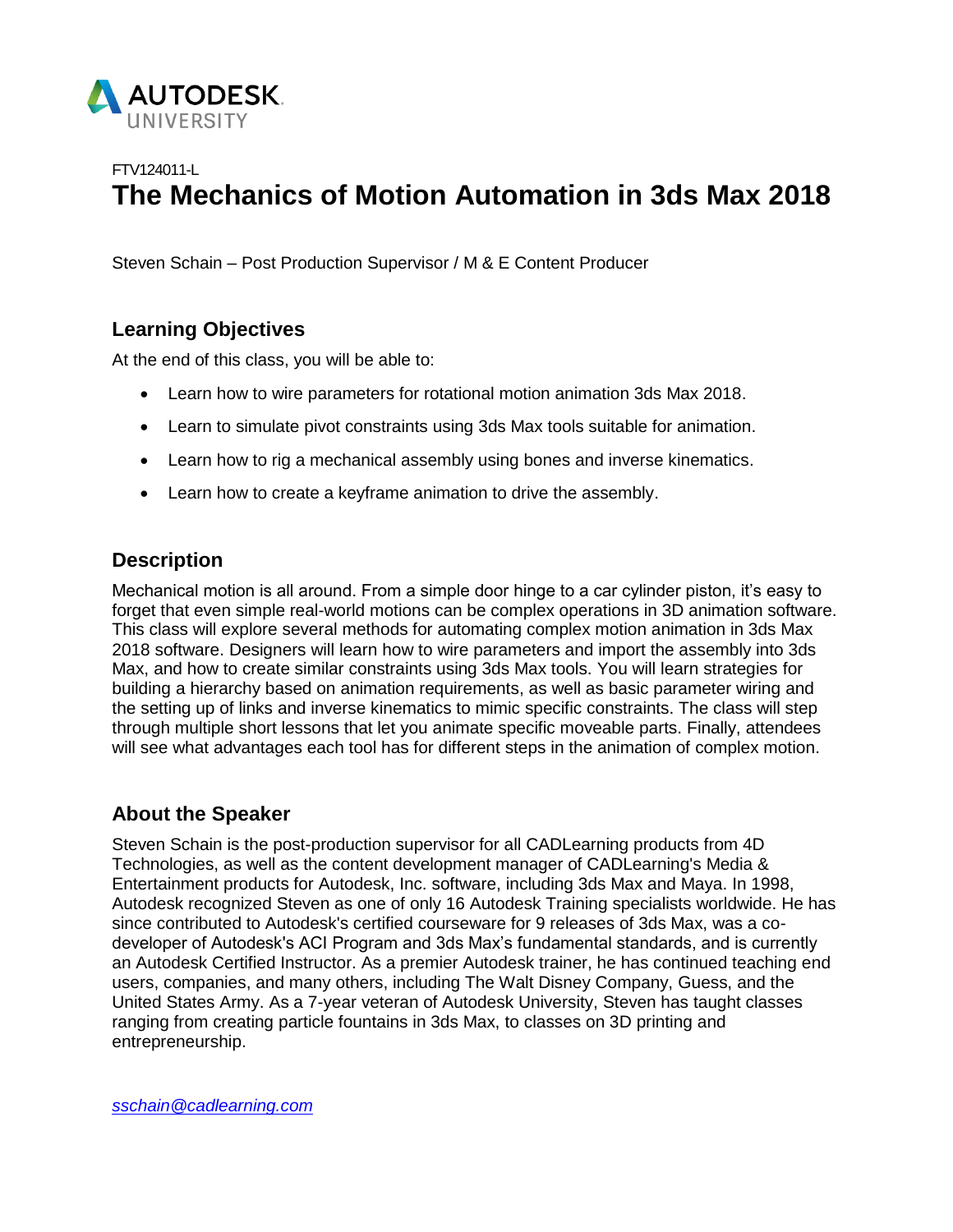

# **Contents**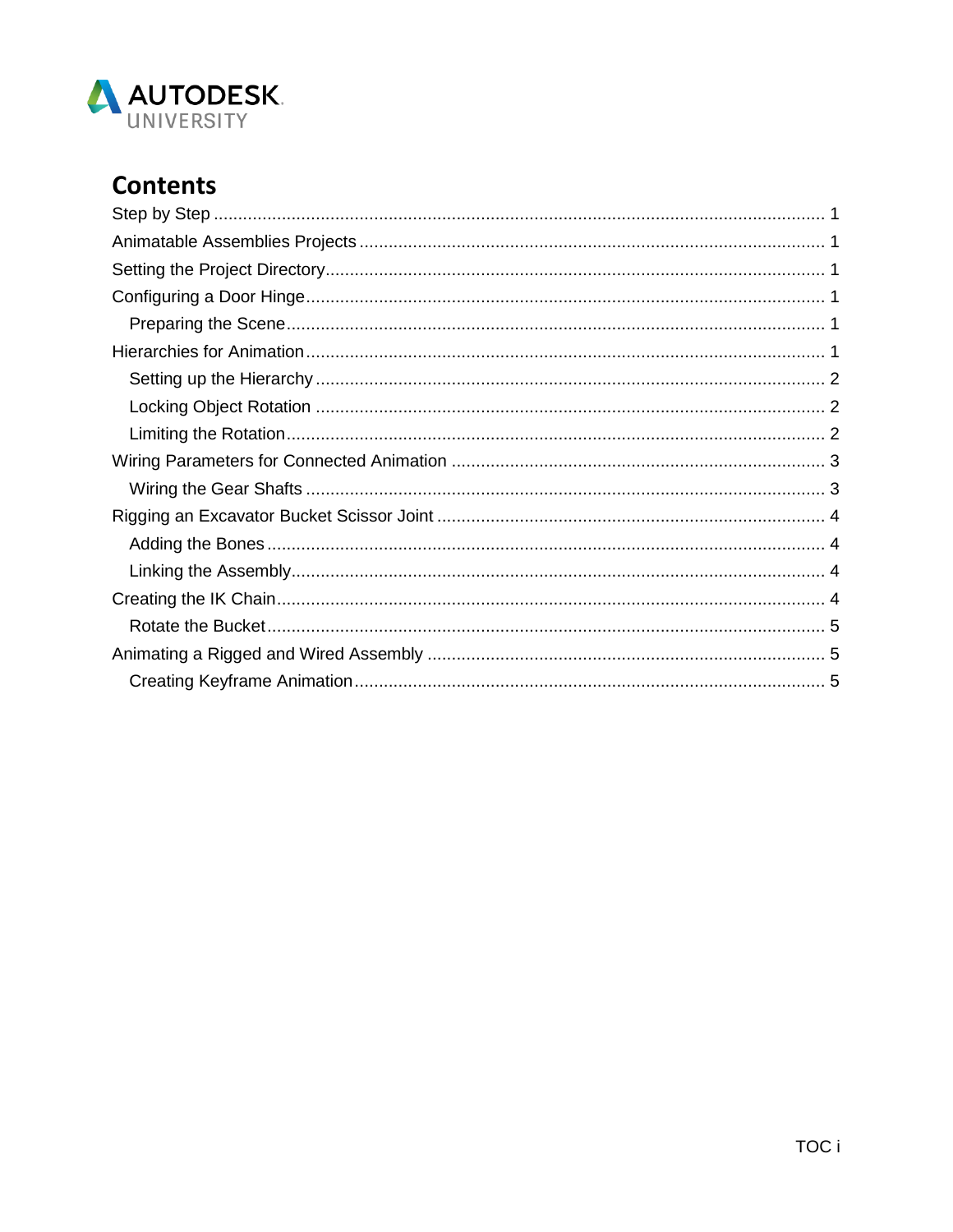

# <span id="page-2-0"></span>**Step by Step**

This step-by-step walkthrough of the AU 2017 hands-on lab is meant to be a "steps only" guide to completing the lab. For additional images and explanations of the major sections, please refer to the course handout.

# <span id="page-2-1"></span>**Animatable Assemblies Projects**

# <span id="page-2-2"></span>**Setting the Project Directory**

- 1. In the **File** menu, choose **Set Project Folder…**
- 2. In the **Browse for Folder** dialog, navigate to the "**FTV124011-L\_Project**" directory, then click **OK** to set it as the current project directory.

# <span id="page-2-3"></span>**Configuring a Door Hinge**

- 1. From the **File** menu, click **Open**.
- 2. Open the file, **Door Hinge\_01.max**.

### <span id="page-2-4"></span>**Preparing the Scene**

**Hiding scene layers**

- 3. Make sure the **Scene Explorer** is set to **Sort by Layer**.
- 4. In the layers list, turn off the visibility for the **Cameras**, **Ground**, **House**, **Lighting**, and **Shapes** layers.

# <span id="page-2-5"></span>**Hierarchies for Animation**

### **Creating the Hierarchy** To start here use: **Door Hinge\_02.max**

### **Grouping the Door**

- 5. Change the **Scene Explorer** to **Layer Mode**.
- 6. In the **Layer Editor**, click the layer icon to the left of the **Front Door** layer text to make it the current active layer.
- 7. Click **Zoom Extents All** to zoom the viewports to the door.
- 8. Click off into space first to make sure you deselect any currently selected objects.
- 9. Then, using whatever method you desire, select the **Front\_Door**, **Door\_Kickplate** and **Door\_Handle** objects. Make sure you **do not** select the **Point\_Handle** object.
- 10. From the **Group** menu, choose **Group**, and name the group "**Front\_Door\_GP**", then click **OK**.

### **Adding a Door Pivot Helper**

- 11. Click the **Create Tab** in the **Command Panel**.
- 12. In the **Create Tab**, choose the **Helpers** option.
- 13. Set the **Scene Explorer** to **Sort by Layer**.
- 14. Set the **Helpers** layer as the current layer by clicking the layer icon to the left of the **Helpers** label.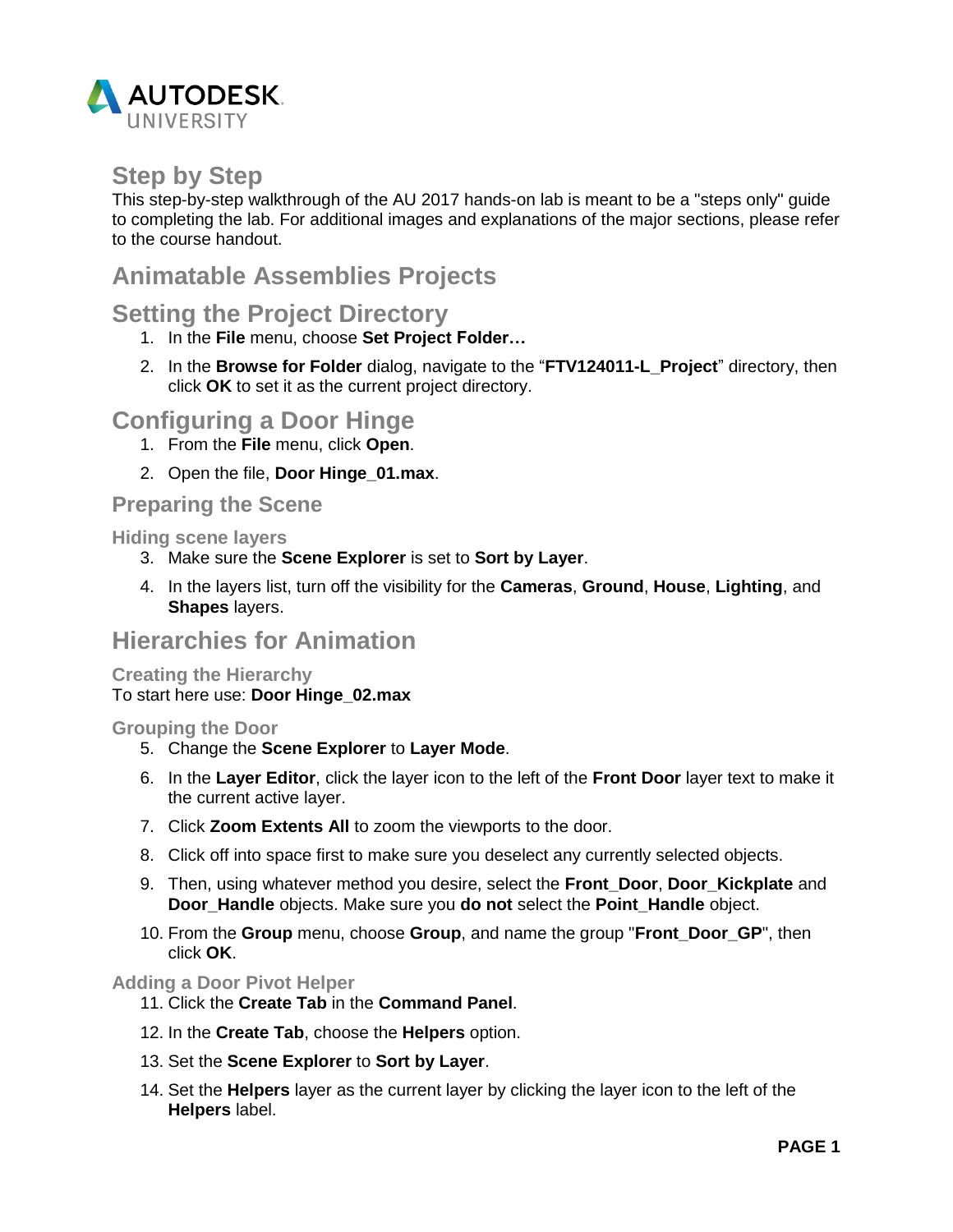

15. Click the **Point** helper object.

*Before creating the Point object, let's make a few changes to the parameters.*

- 16. In the **Display** group, make sure the **Axis Tripod**, **Cross**, **Box**, **Constant Screen Size** and **Draw On Top** checkboxes are checked.
- 17. Set the **Size** value to **2'0"**.
- 18. To create the Point object, click once in the Top Viewport.
- 19. Once the Point is created, click the **Modify** Panel.
- 20. In the **Name** type-in, change the name to "**Door\_PVT**" and press **ENTER**.

**Positioning the Point helper**

- 21. With the **Door\_PVT** selected, press "**W**" to activate the **Move** tool.
- 22. In the **Status** bar at the bottom of the interface, set the **X** value to **2'7.93"**, the **Y** value **to 0'3.24"**, and the **Z** value to **3'0.0"**.

<span id="page-3-0"></span>**Setting up the Hierarchy** To start here use: **Door Hinge\_03.max**

### **Linking the Door**

- 23. In the **Scene Explorer**, select **Sort by Hierarchy**.
- 24. Select the **Display** menu and make sure the **Display Children** option is checked.
- 25. To begin creating the hierarchy for the door, select the **Front\_Door\_GP** object and drag it on top of the **Door\_PVT** object and release the mouse button.
- 26. Select the **Point\_Handle** object and drag it on top of the **Door\_PVT** object and release the mouse button.

### <span id="page-3-1"></span>**Locking Object Rotation**

- 27. In the Top viewport, make sure the **Door\_PVT** object is selected.
- 28. In the **Command** panel, click the **Hierarchy** tab, then **Link Info**.
- 29. To ensure the point helper only rotates in the Z-axis, check the X- and Y-axes locks for Rotate.
- 30. From the **Main** toolbar, choose **Select and Rotate**.
- 31. Rotate the point helper on any axis. When you're done, click **Undo** to get the point helper back to its original rotation.

*Pay attention to the fact that the point helper object rotates only around the Z-axis, no matter which axis you select to rotate around.*

### <span id="page-3-2"></span>**Limiting the Rotation**

- 32. With the **Door\_PVT** helper selected, click the **Motion** tab.
- 33. Open the **Assign Controller** rollout.
- 34. In the controller list, open the **Transform**, then **Rotation** controllers.
- 35. In the controller list, select the **Z Rotation: Bezier Controller**.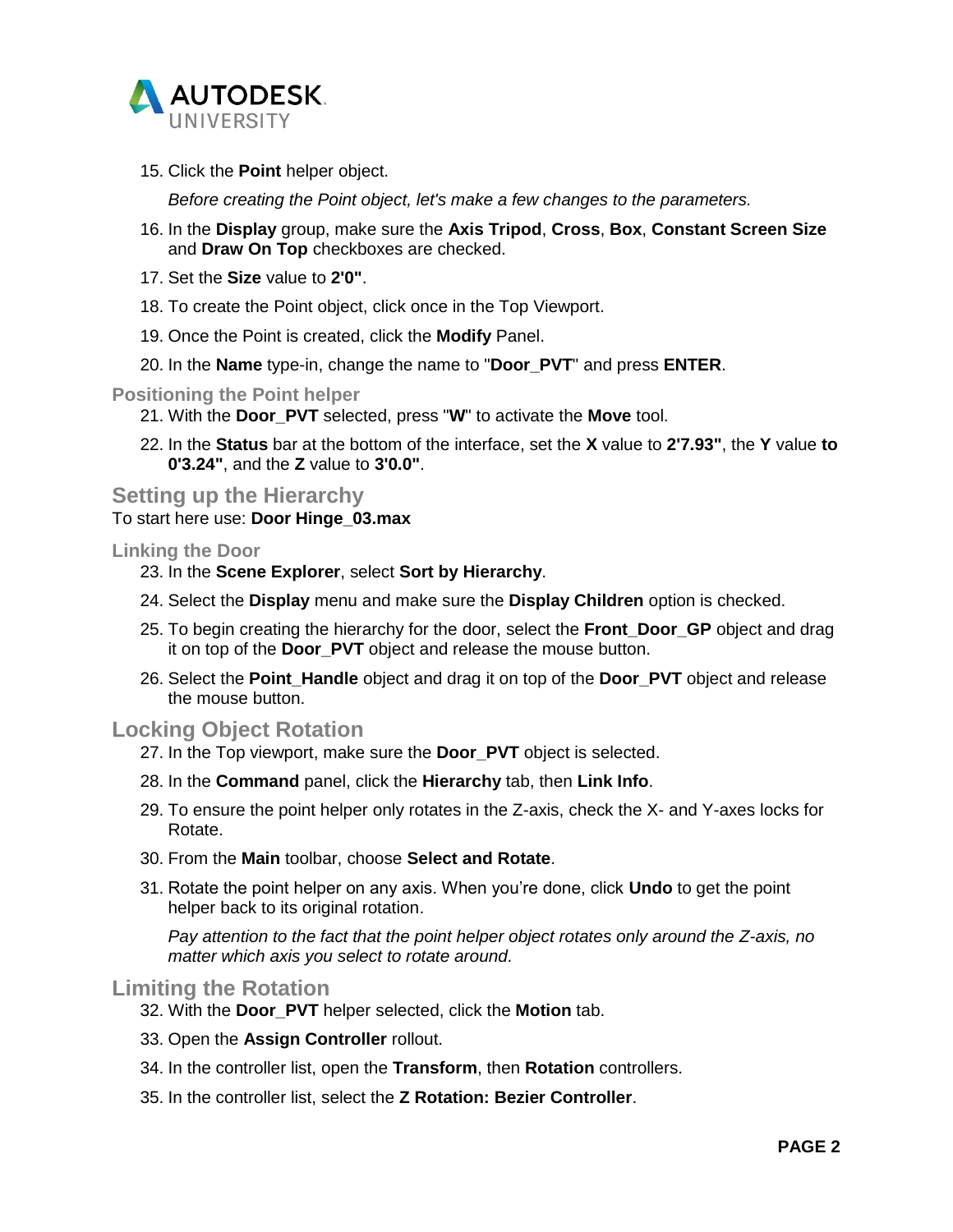

- 36. Click **Assign Controller**.
- 37. In the **Assign Float Controller** dialog, select **Float List** from the available controllers. If the dialog does not dismiss automatically, click **OK**.
- 38. Back in the **Assign Controller** rollout, Open the **Z Rotation: Float List** controller.
- 39. From the list, select the **Available** controller.
- 40. Click **Assign Controller** again.
- 41. This time, select **Float Limit**, and click **OK**.
- 42. In the **Float Limit Controller** dialog, set the **Upper Limit** to **95.0**, and the **Lower Limit** to **0.0**.
- 43. Close the **Float Limit Controller** dialog.
- 44. From the **Main** toolbar, choose **Select and Rotate**.
- 45. Rotate the point helper on any axis. When you're done, click **Undo** to get the point helper back to its original rotation.
- 46. Right-click and select **Unhide All** from the quad menu.
- 47. In the **Unhide All** dialog, click **Yes** to unhide all the layers.

# <span id="page-4-0"></span>**Wiring Parameters for Connected Animation**

### <span id="page-4-1"></span>**Wiring the Gear Shafts**

Open the file **Gear Wiring\_01.max** for this exercise.

- 1. Select the **small gear**.
- 2. Hold the **Shift** key, and select the **large gear**.
- 3. Right-click and choose **Freeze Selected** from the Quad menu.
- 4. Select the **Shaft\_Small\_Gear** object.
- 5. Right-click and select **Wire Parameters** from the Quad menu.
- 6. From the parameters options popup, choose **Transform** > **Rotation** > **Y Rotation**. A rubber band line will appear.
- 7. With the rubber band line active, select the **Shaft\_Large\_Gear** object.
- 8. From the parameter options popup, choose **Transform** > **Rotation** > **Y Rotation**.

### **The Parameter Wiring Dialog**

- 9. In the parameter wiring dialog, click the **Two-way connection** option.
- 10. Leave this **Shaft\_Small\_Gear** object as the master for this animation. However, since this is a two-way connection, animating either shaft will rotate both.
- 11. In the expression for the **Shaft\_Large\_Gear** object, enter "**-Y\_Rotation/2**."
- 12. Click **Connect** to connect the two parameters, wiring them together.
- 13. Close the parameter wiring dialog.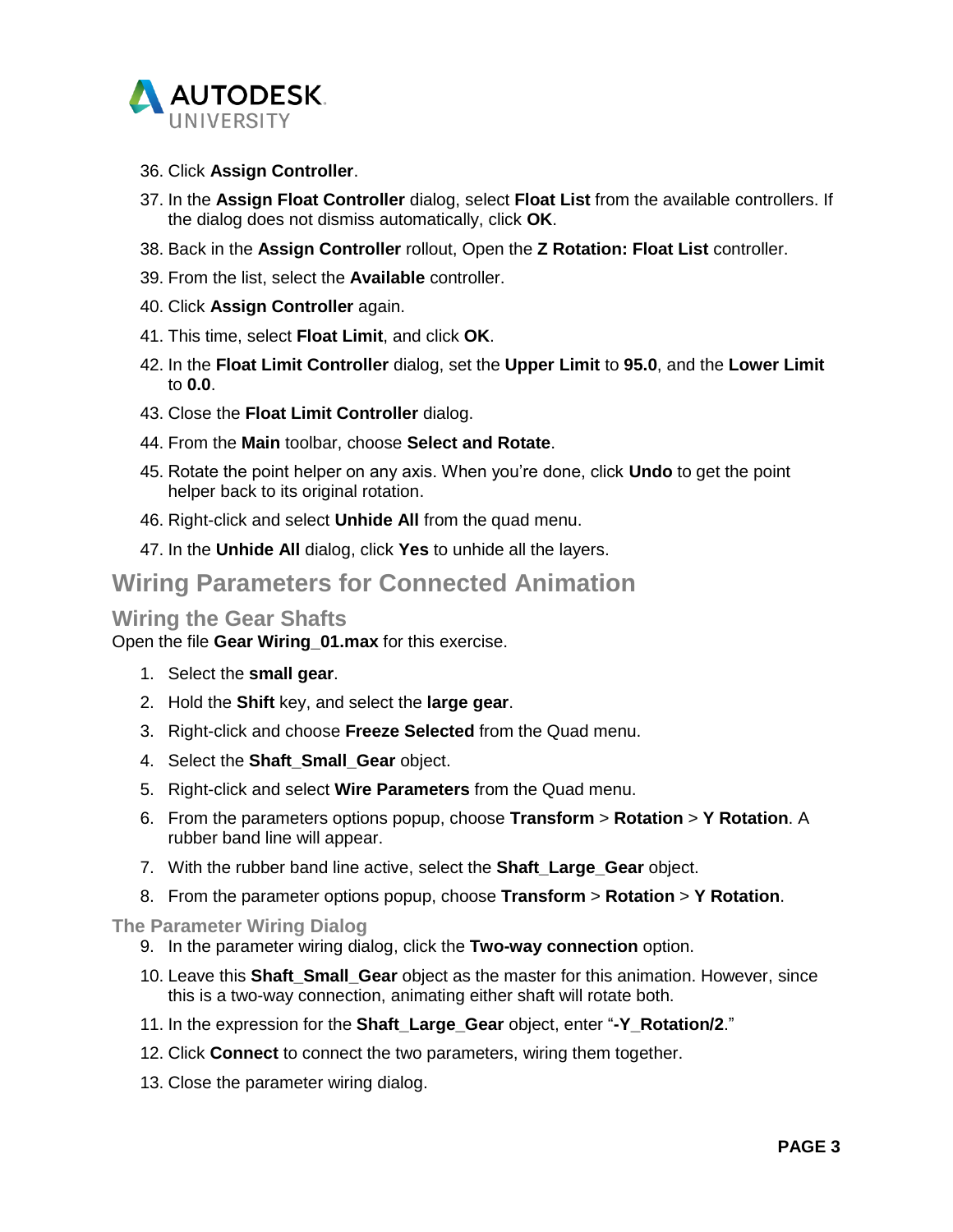

- 14. From the main toolbar, click **Select and Rotate**.
- 15. Select the **Shaft\_Small\_Gear** object.
- 16. Rotate the object around the Y-axis.

# <span id="page-5-0"></span>**Rigging an Excavator Bucket Scissor Joint**

Open the file **Excavator\_Rig\_01.max** for this exercise.

### <span id="page-5-1"></span>**Adding the Bones**

- 1. From the **Command** panel, click the **Create** tab, then click the **Systems** option.
- 2. In the object type rollout, click **Bones**.
- 3. Click towards the top of the screen in the front viewport at the center of **Bucket Link A1** top joint to create the start of the bone chain.
- 4. The end of the first bone should be at the pivot point where the two bucket links meet. Click there to create the first bone and start the second.
- 5. To place the end of the second bone, click at the pivot point for **Bucket Link A2** towards the bottom of the screen.
- 6. Right-click to create the second bone and add the bone end, then press ESC to exit the bone creation tool.

### <span id="page-5-2"></span>**Linking the Assembly**

- 7. From the Main toolbar, click **Select and Link**.
- 8. In the front viewport, **select Bucket Link A1**, hold the left mouse button and drag over the first bone in the chain. You'll see a rubber band line appear with a link icon.
- 9. Release the mouse button, and the bone will flash once, indicating it is linked as the parent of the Bucket Link A1 object.
- 10. Now select Bucket Link A2, hold the left mouse button and drag over the second bone in the chain.
- 11. Release the mouse button and the bone will flash once, indicating it is linked as the parent.
- 12. Select the first bone in the chain. Holding the left mouse button, drag the cursor over the **Dmy Arm-Bucket Link** helper object.
- 13. Click **Select Object** in the Main toolbar to get out of Select and Link mode.

# <span id="page-5-3"></span>**Creating the IK Chain**

- 14. In the front viewport, select the first bone in the chain.
- 15. From the Main menu, choose **Animation** > **IK Solvers** > **HI Solver**. A rubber band line will appear from the origin of the first bone.
- 16. Click the last bone in the chain, the very small end bone, to create the IK chain.
- 17. Make sure the IK chain end effector is selected.
- 18. Click **Select and Link** from the main toolbar.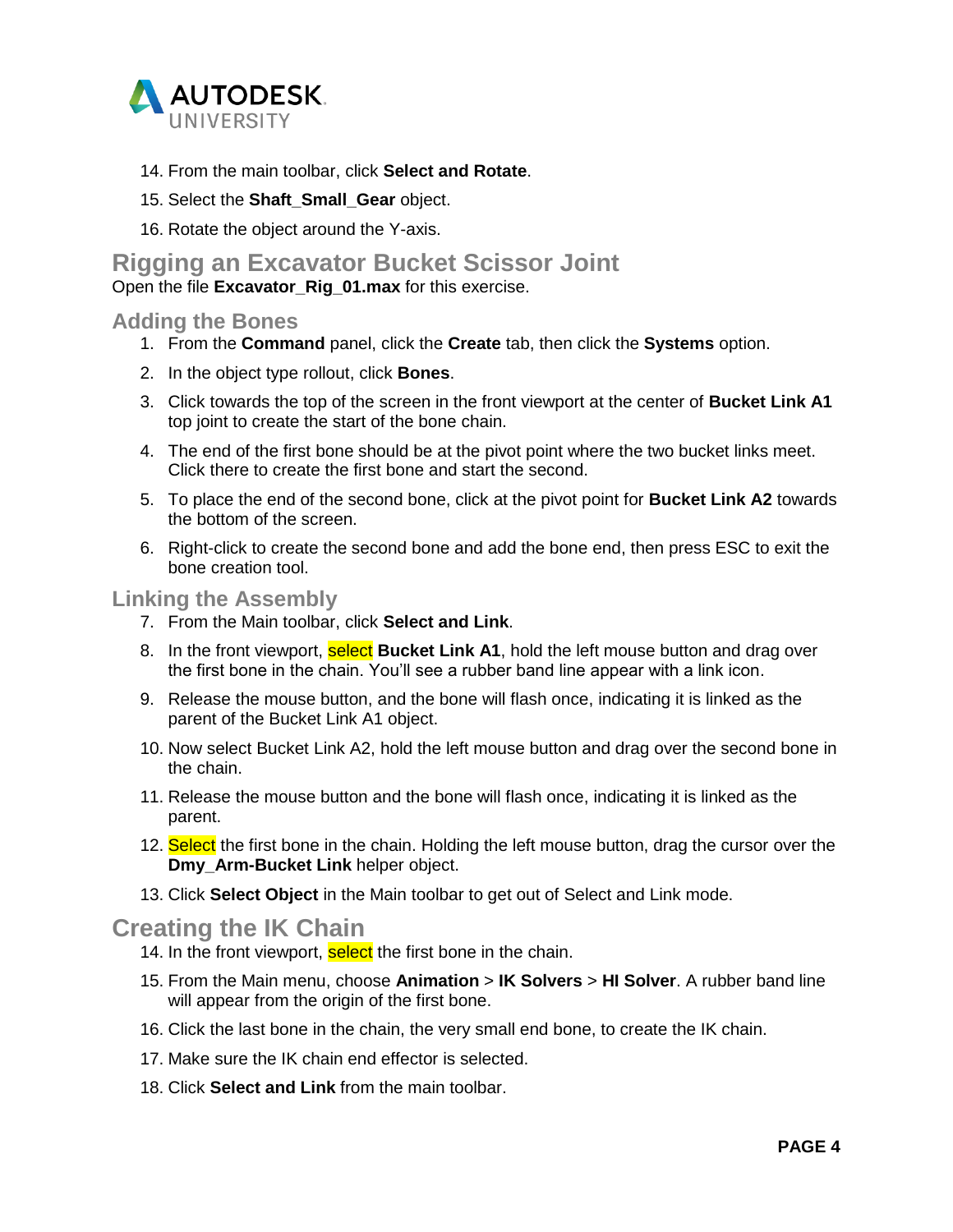

- 19. Click and drag from the end effector to the **Dmy\_Bucket-Arm Link** helper object. The helper object will flash once to let you know that it has been linked as the parent of the end effector.
- 20. Click **Select Object** in the Main toolbar to get out of Select and Link mode.

<span id="page-6-0"></span>**Rotate the Bucket**

- 21. In the viewport, select the **Rotate\_bucket** ring. This object is a circle with rendering enabled for the viewport only, and is used as a rotation helper object.
- 22. From the main toolbar, click **Select and Rotate**.
- 23. Rotate the circle.

<span id="page-6-1"></span>**Animating a Rigged and Wired Assembly**

Open the file **Excavator\_Animate\_01.max** for this exercise.

<span id="page-6-2"></span>**Creating Keyframe Animation**

- 1. Click **Auto Key** in the lower right of the interface, to activate the auto keyframe animation feature within 3ds Max.
- 2. From the **Main** toolbar, click **Select and Manipulate.**
- 3. Drag the **body rotate** slider to about **-1.0**.
- 4. Drag the **bucket Z** all the way to the right, raising the bucket to its highest point.
- 5. Drag the **bucket X** all the way to the right, pushing it as far out from the main body as is available.
- 6. Drag the **bucket rotate** all the way to the left, extending the rotation of the bucket.
- 7. Drag the **time slider** to frame **100**.
- 8. Drag the **body rotate** slider back to**0**, and then drag the other three manipulator sliders over one notch. This will cause a keyframe to be made at frame 100 for these values.
- 9. Drag the **time slider** to frame **150**.
- 10. Drag the **bucket Z** slider all the way to the left, and the **bucket rotate** slider to about **2.8**.
- 11. Drag the **time slider** to frame **200**.
- 12. Drag the **bucket rotate** slider to about **4.0**, the **bucket X** slider to about **210.0**, and the **bucket Z** slider to about **-18.7**.
- 13. Scrub the **timeline** from frame **0**to frame **200** and watch the animation.
- 14. Slide the **time slider** to frame **270**.
- 15. Adjust the **bucket Z** value to about **37.6**, the **bucket X** to about **200**, and the **bucket rotate** to **4.5**.
- 16. Slide the **time slider** to frame **340**.
- 17. Adjust the **bucket rotate** value to about **1.7**, the **bucket X** to **250**, and the **bucket rotate** to **2.5**.
- 18. One last keyframe. Slide the **time slider** to frame **200**.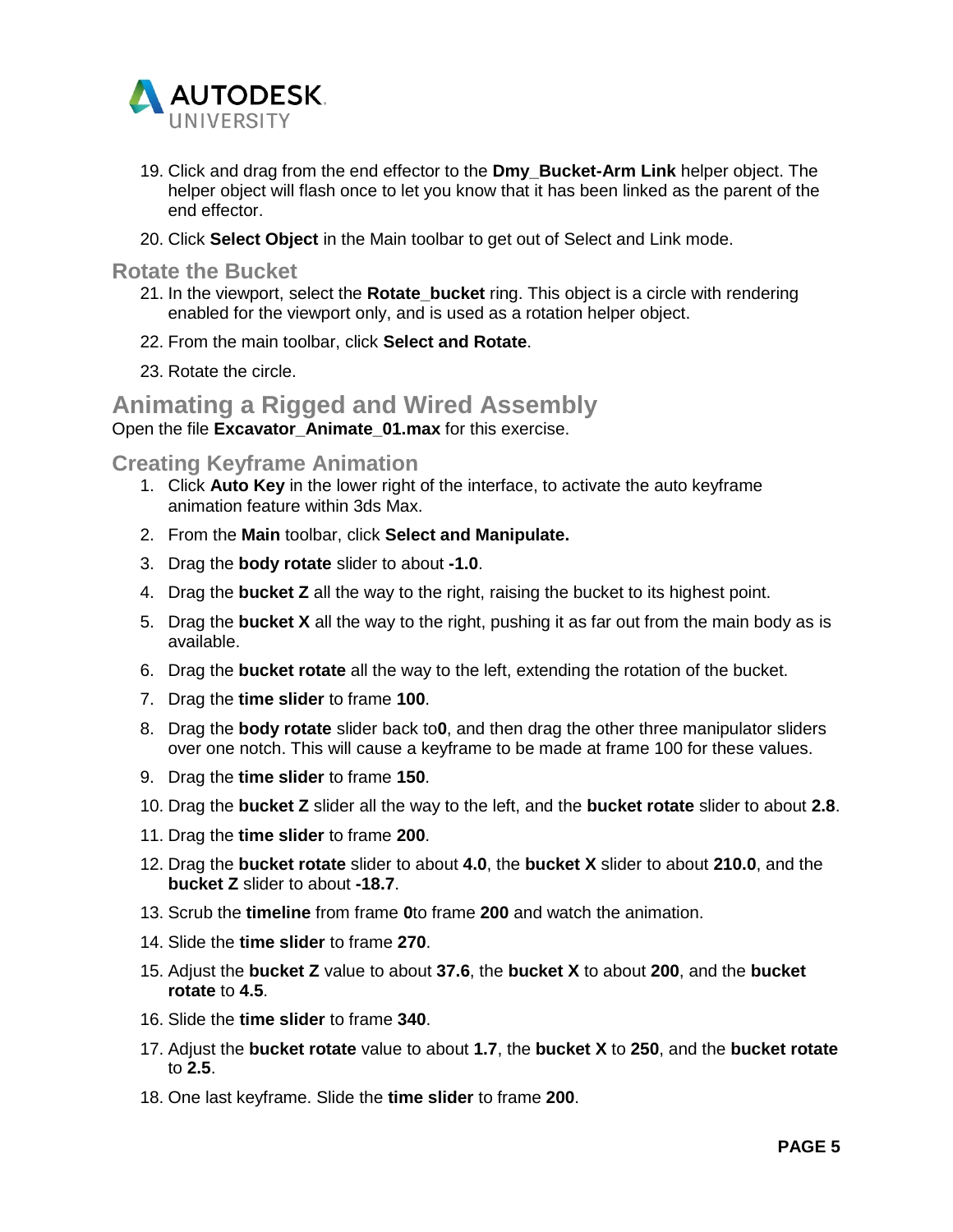

- 19. Adjust the body rotate back to **0.0**. This sets up a keyframe at frame 200 for the rotation of the body, keeping it stationary between frame 100 and frame 200.
- 20. Turn off Auto Key.
- 21. In the animation controls, click **Go to Start**.
- 22. Click **Play** to play back the animation.